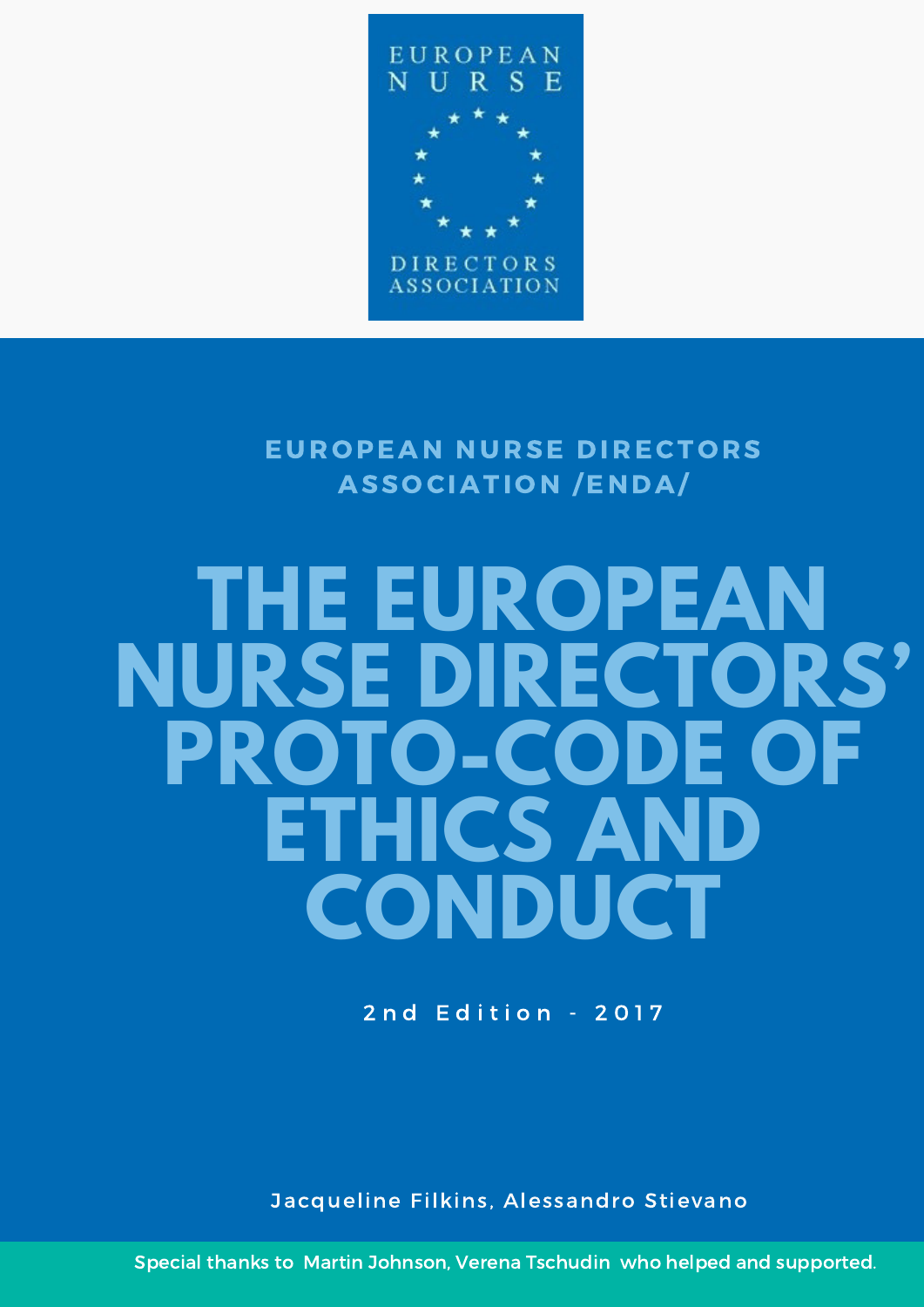# **P R E A M B L E**

This ENDA Proto-Code of Ethics and Conduct offers a platform for reflection for nurse directors, nurse leaders and managers and competent authorities and researchers, based on ethical principles and values.



The purpose of this Proto-Code of Ethics and Conduct is to serve as a basis for the discussion of policies that harmonize and enhance awareness of standards of ethics and professional practice for nurse directors throughout the European Union. Patient satisfaction, patient safety and public protection can only be achieved through a common understanding of the values that govern nurse directors in Europe. ENDA encourages nursing associations and institutions of the European countries in which nurse directors function to develop their own codes of ethics and conduct according to their specific historical and social context. These associations and institutions are encouraged to draft their respective codes of ethics ex novo on the basis of the indications and principles stated in this Proto-Code for their professional use and advancement.

## **NURSE DIRECTORS' ETHICAL BASIS**

- Nurse directors place individual persons' rights at the centre of all their actions.
- S Nurse directors are expected to act with personal integrity, courtesy, honesty, trust and mutual respect.
	- Nurse directors uphold and foster ethical and professional values.
	- Nurse directors foster personal responsibility and construct clear professional accountability for themselves and within their organisation.
- Nurse directors challenge any discrimination.  $\blacktriangleright$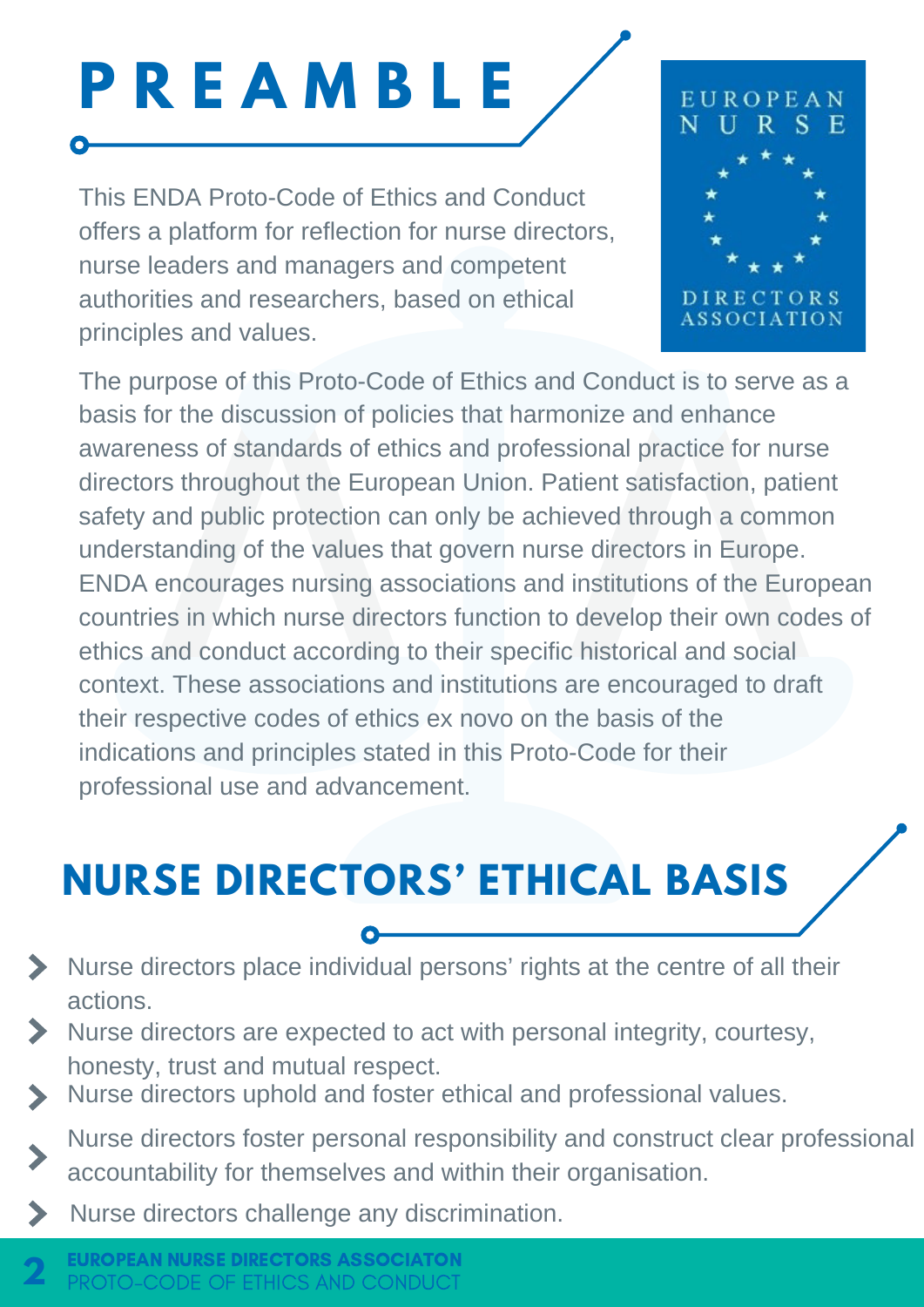## **PRINCIPLES OF PROFESSIONAL PRACTICE**

#### **Competence**

Nurse directors carry out their work with competence and commitment to achieve excellence.

Nurse directors support health promoting activities and development. Nurse directors build conditions for all care givers to work optimally and in accordance with principles of best practice.

Nurse directors support cultural awareness and sensitivities.

Nurse directors create the organizational conditions that enable core professional values to be practised and also the professional identity of nursing to be enhanced.

Nurse directors help individuals and/or organizations in conflict situations to address challenges, search for resolutions through dialogue and provide appropriate actions.

#### **Care**

Nurse directors have an active role in designing environments for optimum care.

Nurse directors build dynamic and flexible approaches to high quality care. Nurse directors ensure that appropriate systems are designed and implemented to promote excellence in care.

Nurse directors support ethically sound research and the creation and use of data bases to develop and implement evidence-based practice.

## **Safety**

Nurse directors ensure that people they employ are safe to practise. Nurse directors have a key responsibility in risk and quality management by promoting a no blame culture and ensuring that lessons are learned from mistakes.



**3**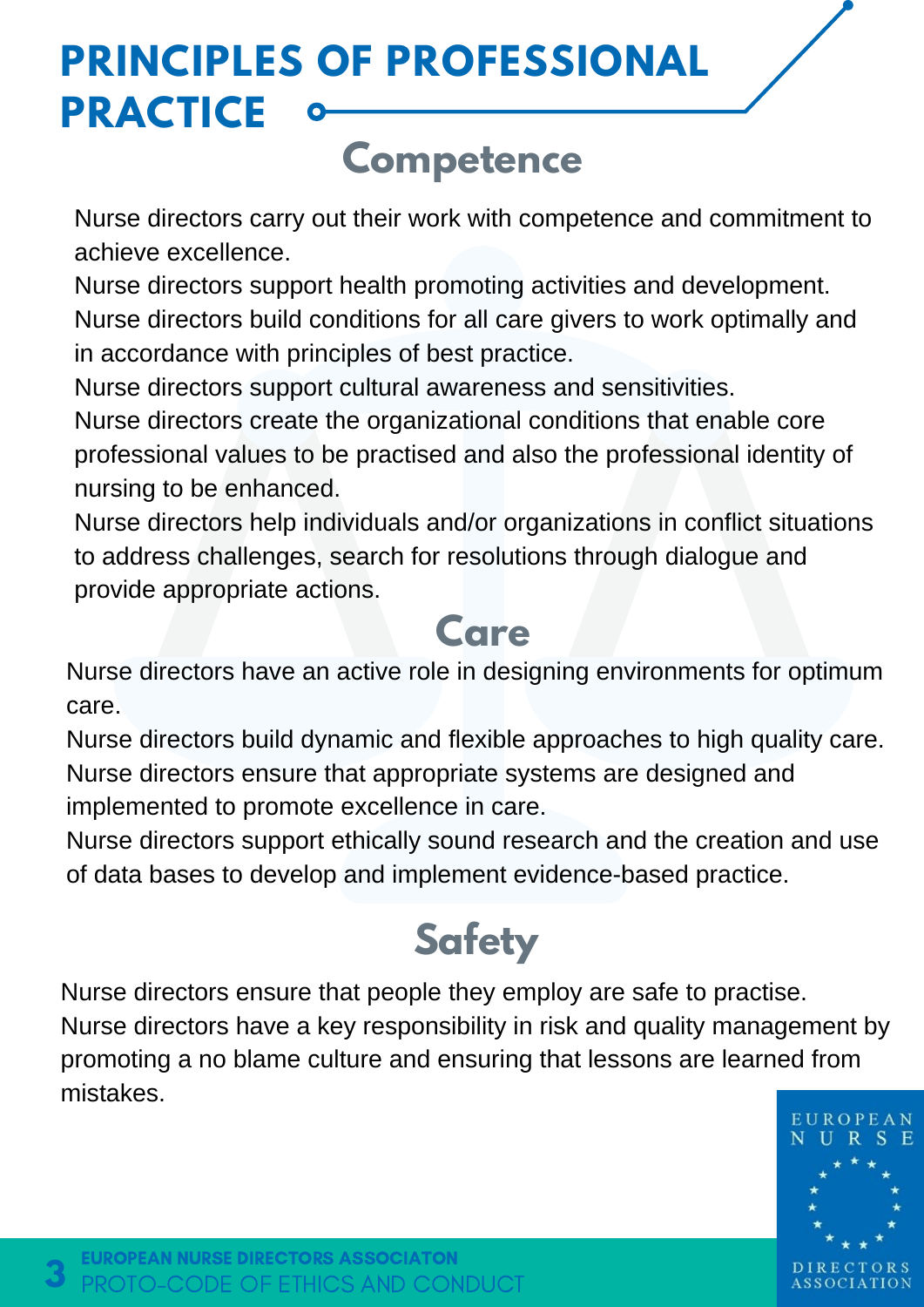## **PRINCIPLES OF PROFESSIONAL PRACTICE**

#### **Information**

Nurse directors contribute to the development and implementation of policies that ensure respect for patients' rights, dignity and safe care. Nurse directors respect the confidentiality of information they gain, and the privacy of the people they manage directly and indirectly, disclosing confidential information only if required by the law of the country in which they practice.

Nurse directors ensure that clear and full information, designed to meet individual needs, is made available.

#### **Staff**

Nurse directors act with care and responsibility on concerns made known to them. Nurse directors actively encourage employees to report unacceptable behaviours or practice.

Nurse directors support staff to contribute to the formulation of policies.

Nurse directors ensure that staff develop and use effective communication skills.

Nurse directors create a climate where openness by and support for staff prevail.

Nurse directors facilitate the participation of nurses in the organization's clinical governance, audit and ethics systems and processes.

Nurse directors encourage staff to become active members of professional associations.

## **Life-long learning**

Nurse directors develop their own skills, competences and knowledge base throughout their career.

Nurse directors ensure that accredited and continuing professional development and life-long learning is expected practice in their organizations.

Nurse directors support mentorship at all levels and encourage career and nursing practice development and leadership.



**4**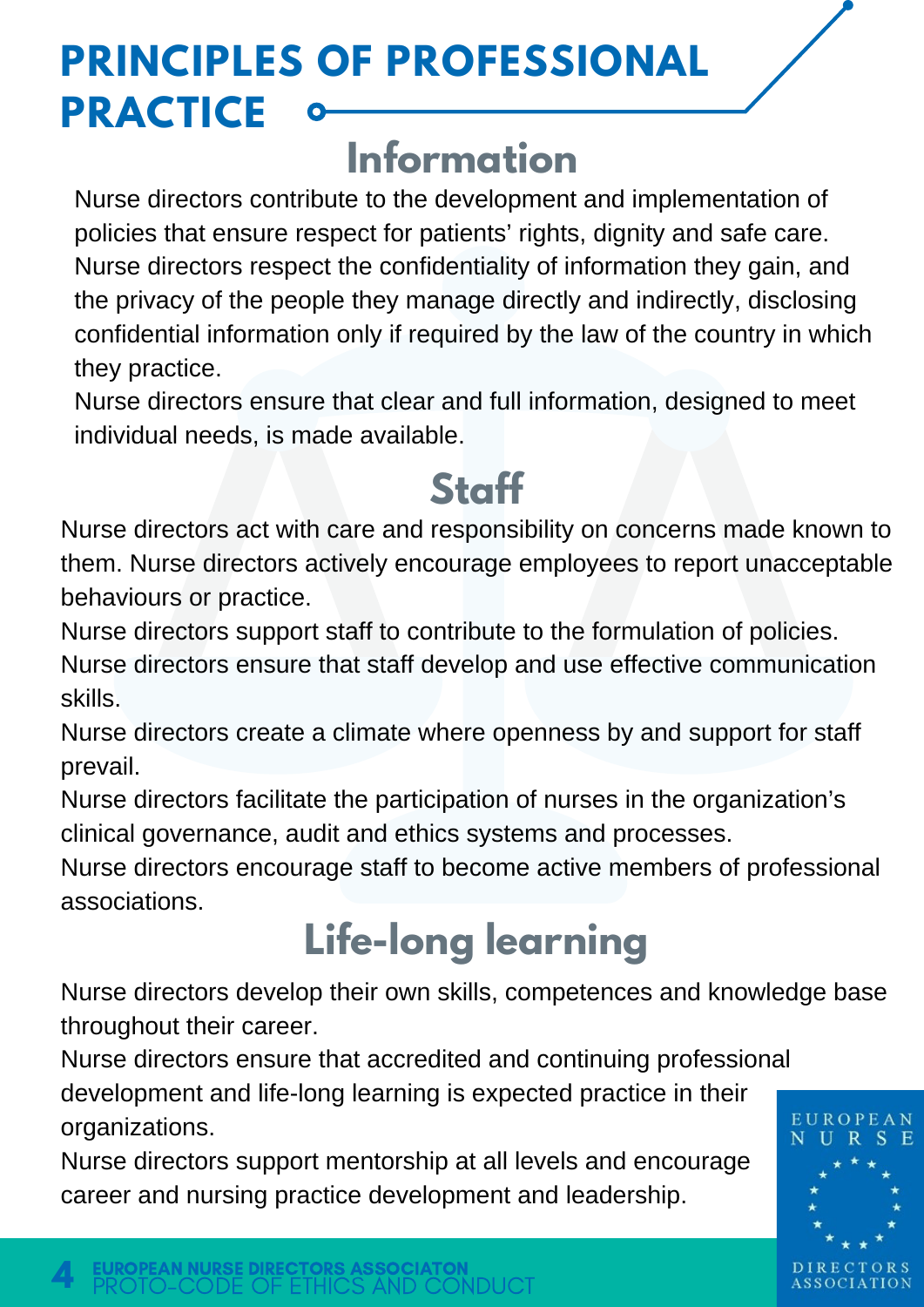#### **PRINCIPLES OF PROFESSIONAL PRACTICE**

#### **Multi-sectorial working**

Nurse directors foster networks and collaboration between and among health care teams and multi-sectorial organizations.

Nurse directors encourage inter-agency relationships and collaboration with professional and regulatory organizations.

Nurse directors are accountable both to the staff and general public for the initiatives and resources they manage, acting with respect and according to the principles of distributive justice, equity, efficacy and efficiency.

#### **THE PROTO-CODE'S BASIC VALUES AND ETHICAL PRINCIPLES ARE:**

To uphold the highest moral and ethical values.

To accept personal responsibility and recognize personal strengths and limitations.

To be committed to and honour equal rights and dignity in every domain. To uphold and foster principles of truth-telling and honesty at every level. To uphold and foster principles of justice and fairness and to challenge injustice in any situation.

To uphold and foster principles of individual freedom.

To do good and avoid harm.